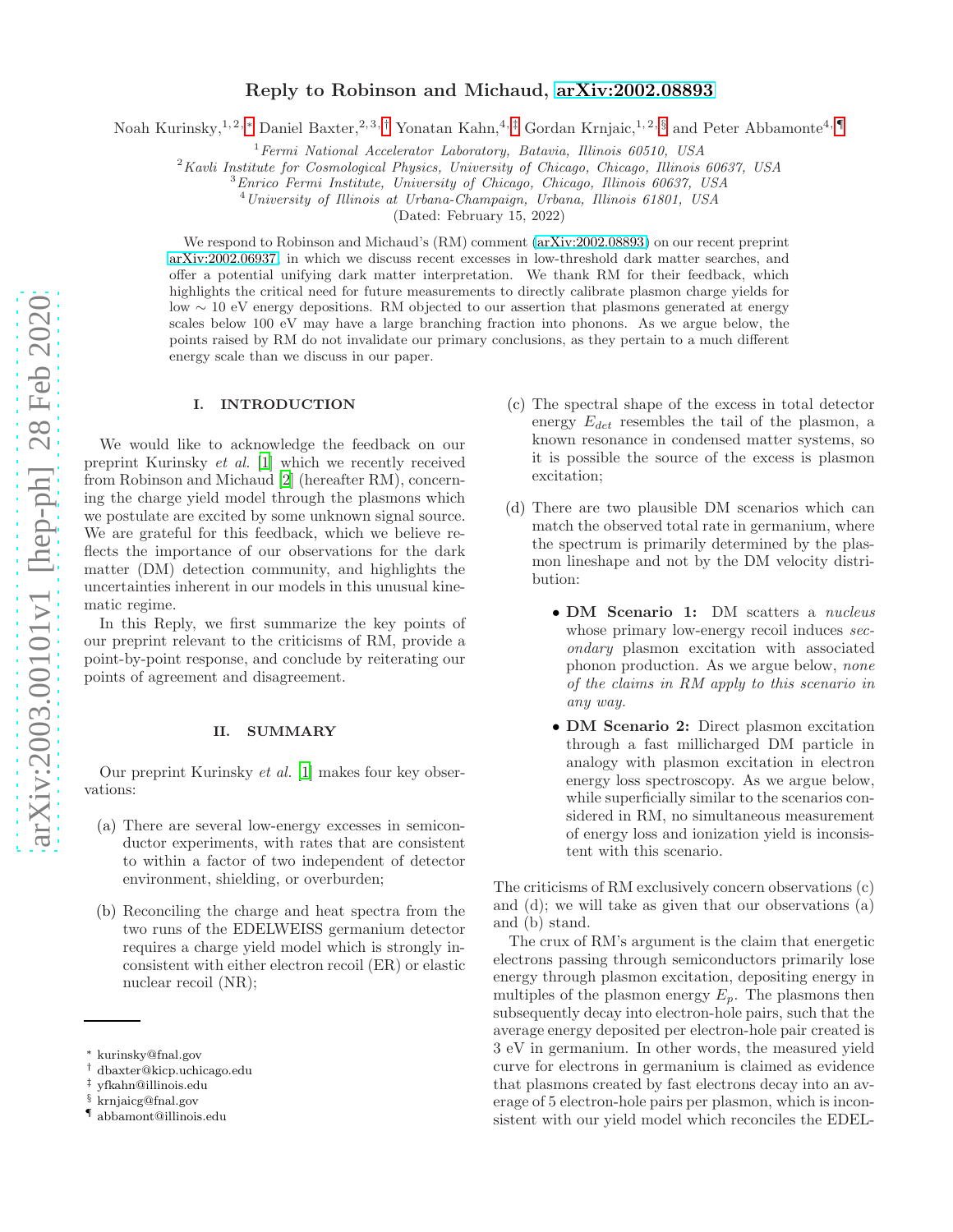WEISS spectra and requires an average of 0.25 electronhole pairs per plasmon (assuming Poisson statistics), or exactly 1 electron-hole pair in every plasmon event.

There are two exceptions we take to this claim. The first is that, for high-energy charged particles, hard scattering (direct scattering with electrons) and bremsstrahlung are much more important than collective effects for determining energy loss, especially for minimum ionizing particles (MIPs) (see chapter 33 of Ref. [\[3](#page-3-2)]). While plasmons may play a small role in energy loss, the primary loss is due to direct ionization of electrons and defect creation. The second objection is that these interactions result in small momentum losses for the MIP, but large momentum transfers to the condensed matter system (compared to the natural momentum scale set by the inverse lattice spacing). Even if plasmons are produced, they would typically be created with large momenta, off-resonance, and quickly decay by Landau damping into electron-hole pairs. In contrast, the plasmons we invoke in our paper carry very little momentum, and in a perfect crystal (using the random phase approximation [\[4](#page-3-3)] to model plasmons, as is customary) would have an infinite lifetime. This suggests the dominant decay path of a low-momentum plasmon would not be through creation of electron-hole pairs, and could instead be dominated by anharmonic decay into phonons.

While a better understanding of decay paths of plasmons in real materials is needed, there are good reasons to conclude that the objections of RM are not applicable to the phenomena described in either of our DM models.

# III. RESPONSE TO SPECIFIC CLAIMS IN 2002.08893

- 1. Claim: "Plasmons are a coherent excitation between electrons and ions that have been well studied in electron transmission and inelastic x-ray scattering physics. They are expected to be seen in the spectra of eV-sensitive calorimeters exposed to keV and MeV-energy photons." Response: RM are certainly correct that plasmons have been observed in all these channels. However, to our knowledge, the indirect excitation of plasmons through a hard nuclear scattering (our scenario 1 from observation (d) above) has not yet been observed. In addition, the plasmon down-conversion mechanism for electron-recoils is a convenient heuristic without any predictive power (see e.g. [\[5](#page-3-4)]). In the energy range of interest for low-threshold detectors, the charge yield for  $\sim 15$  eV energy depositions near the plasmon energy, especially for those with very low momentum transfer, is thus far unvalidated.
- 2. Claim: "By choosing an ionization yield of 0.25 electron-hole pairs per 16 eV plasmon generated, they are able to support their dark matter interpretation." Response: We emphasize that our yield

model to reconcile the two EDELWEISS spectra is independent of any DM interpretation. We demonstrated in [\[1](#page-3-0)] that, assuming a common source, the two spectra are completely inconsistent under the hypotheses of either elastic ER or NR. Thus, some other inelastic process must be active; given that the branching fraction of secondary plasmons created from NR below 100 eV is thus far unconstrained, and that the spectral shape of the excess resembles the high-energy tail of the plasmon, it is not unreasonable to suppose that the plasmon may play some role. The plasmon is not a fundamental particle, so its decays need not obey Lorentz invariance; the plasmon branching ratio to phonons and/or charge may be a strong function of the energy and momentum of the plasmon, and of the interactions with the additional phonons created in the hard scattering event in Scenario 1.

- 3. Claim: "As seen in electron energy loss spectroscopy, the dominant energy loss mechanism for ionizing electrons is plasmon excitations. Thus, plasmon ionization is merely an intermediate step of electron ionization, and their ionization yields must nearly identical [sic]." Response: Ref. [\[6\]](#page-3-5), cited by RM, does not support their claim. Ref. [\[6](#page-3-5)] is a study of plasmon lineshapes in electron energy loss spectroscopy for semi-relativistic electrons of energy  $20 - 100$  keV. The measurements of Ref. [\[6](#page-3-5)] are simply energy loss measurements, and do not determine whether the plasmon subsequently decays into electron/hole pairs and/or phonons.
- 4. Claim: "Additionally, regardless of the proportion of energy deposited in plasmons and other electronic excitations, similar ionization yields should result." Response: Again, Ref. [\[7](#page-3-6)] cited by RM does not support this claim. Ref. [\[7\]](#page-3-6) is a phenomenological model for electron ionization where plasmons (necessarily with high momentum) immediately decay to a single electron-hole pair and there is only a single phonon energy. There is no reason to believe this model accurately captures the features of real semiconductors, especially in the low-energy regime where no calibration data exists and the density of states of phonons is large.
- 5. Claim: "With a large electron yield per plasmon, it is difficult to interpret any of the observed excess signals as dark matter in light of the strong constraint from DAMIC for excesses of multi-electron/hole events." Response: As we only construct a yield model for EDELWEISS, our yield model is only for germanium, and says nothing about the corresponding yield in silicon, which may be markedly different. Furthermore, in our paper [\[1\]](#page-3-0) we address the potential inconsistency with DAMIC and note that the analysis procedure, rather than the yield model, could relieve some of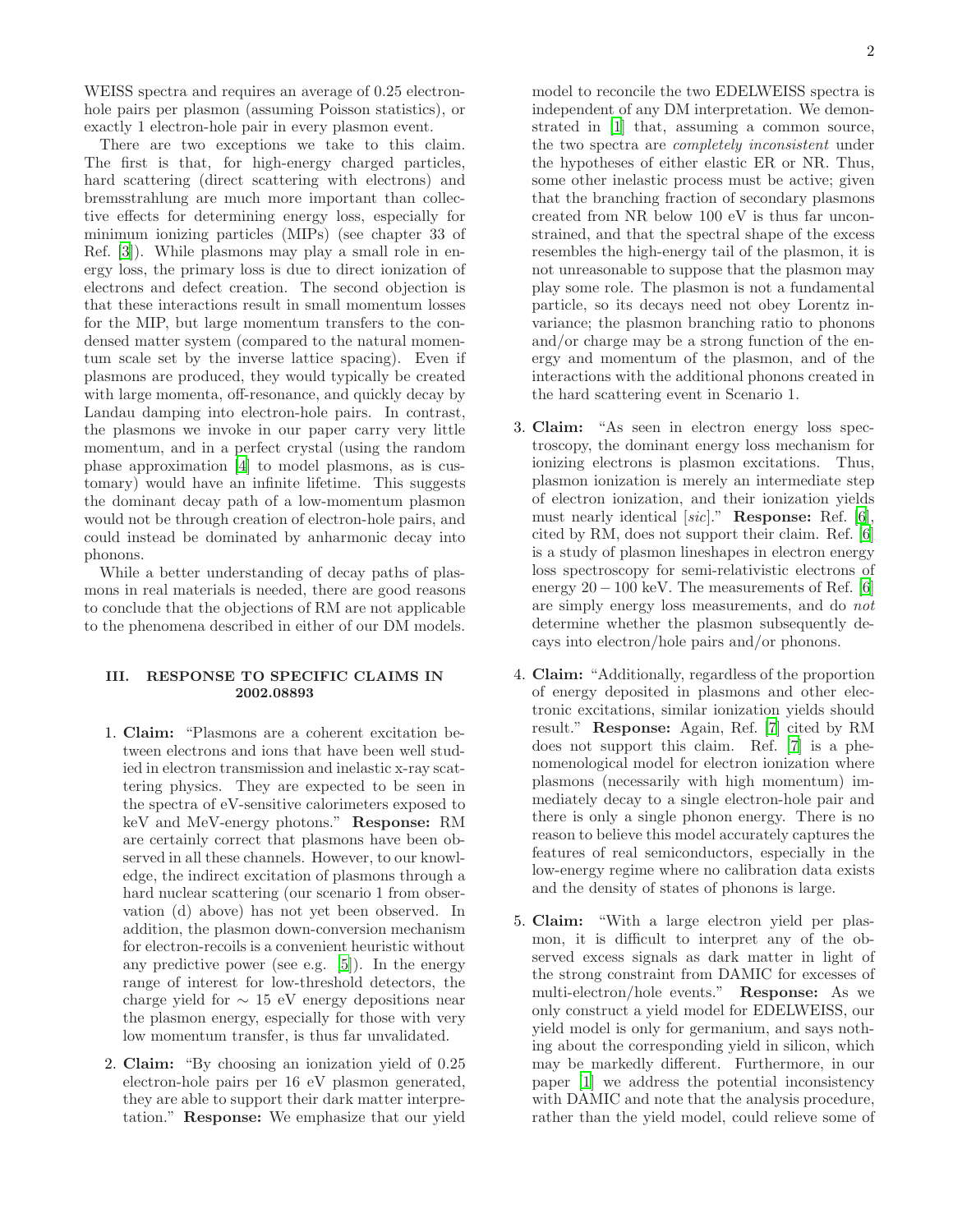the tension with the multi-electron/hole rates of the other silicon experiments.

- 6. Claim: "Any excitation in this high-momentum high-energy regime should be expected to produce single electron states. Even if the phonon plus plasmon final state were probable, the phonon's momentum would lie well outside the first Brillouin zone." Response: Here it is worth making more precise the setup of our Scenario 1. Suppose DM with incoming kinetic energy of (say) 60 eV undergoes a hard scattering with a nucleus. There is sufficient kinetic energy to remove a nucleus from the lattice, but (a) if the DM is light, the energy transfer to the nucleus is highly inefficient, and (b) the presence of the plasmon resonance means that it is energetically favorable to deposit only 15 eV to excite a plasmon at low momentum, and let the nucleus absorb the momentum transfer. Since the nucleus is still trapped at its lattice site, it must shed the momentum in the form of a large number of phonons, not a single phonon. What we are proposing is an inherently nonlinear, multi-body process. Single electron states are certainly kinematically accessible, but the strong plasmon resonance in the dielectric function means that plasmon excitation is more likely than single particle/hole excitation, when kinematically permitted. A full treatment of this process must also take into account the finite size of the Brillouin zone through Umklapp processes, which violate crystal momentum conservation by integer multiples of reciprocal lattice vectors, when accounting for momentum transfer to a detector crystal.
- 7. Claim: "The momentum required to extract 16 eV from dark matter...where 2.27 eV/c is the inverse lattice spacing of silicon." Response: We assume this was a typographical error; the inverse lattice spacing of silicon is closer to  $2.27 \text{ keV}/c$ . Indeed, we are aware of these kinematics as we note in Footnote 7 of [\[1\]](#page-3-0).
- 8. Claim: "The results of Kurinsky et al should not be taken as evidence for dark matter, although it does highlight the ongoing need to investigate the effect of collective modes how we detect radiation [sic]." **Response:** Nowhere in our preprint [\[1](#page-3-0)] do we claim evidence for DM. We emphasize once again the motivations for our work: (a) to point out an intriguing coincidence of excesses across several experiments, (b) to propose a condensed matter phenomenon which may explain the spectral shape of the excesses, and (c) to construct toy models of DM which may explain the observed rates. We wholeheartedly agree with RM on the need to investigate the effect of collective modes, but it is equally important to note that the effects we are proposing, especially in the kinematic regime of Scenario

1, are plausible from the perspective of condensed matter and deserve dedicated calibration experiments. The source of these persistent excesses remains mysterious, and to date, our plasmon model is the only one which attempts to quantitatively reconcile a number of unusual features of these excesses, independent of any DM interpretation.

## IV. CONCLUSION

Finally, we would like to reiterate what statements we do and do not make in our preprint based on the perceptions noted in RM:

- 1. We do not claim that the excesses we note are definitively sourced by DM, and we certainly do not claim a discovery. We point out that many different experiments see strikingly similar rates, and show that it is not inconsistent with a well-motivated model of DM. The differing overburden, technology, and shielding between even the charge readout experiments invoke some background which is unaffected by operating environment, crystal history, operating temperature, location, or other known experimental conditions. This in itself is a significant and interesting observation.
- 2. Our observation (a) in Sec. [II](#page-0-5) stands independently of our yield interpretation. However, we show that the observed spectra are inconsistent with ER, and in strong tension with any elastic NR interpretation. In order to reconcile liquid noble experiments with cryogenic and CCD experiments, we rely on the feature that is most discrepant between them: the existence of a strong resonance in solids. Even if the plasmon decay were to produce more electronhole pairs than are observed, that does not rule out some alternative inelastic, resonant condensed matter effect with a low yield. It is significant that the integrated rates at high voltage and zero volts from EDELWEISS are compatible, and thus it is valid to constrain the effective yield based on that observation. It is also significant that zero-yield models are disfavored, which rule out events like crystal cracking or vibration-induced phonons.
- 3. It is also possible that some other source of events is generating these excesses, but we have argued in Ref. [\[1](#page-3-0)] that any known SM interactions are strongly disfavored. If some other inelastic interaction is occurring due to SM particles, this is still representative of interesting new physics related to low-energy particle interactions which, as we have emphasized here and in our preprint, would significantly enhance the sensitivity of existing detectors to light DM.